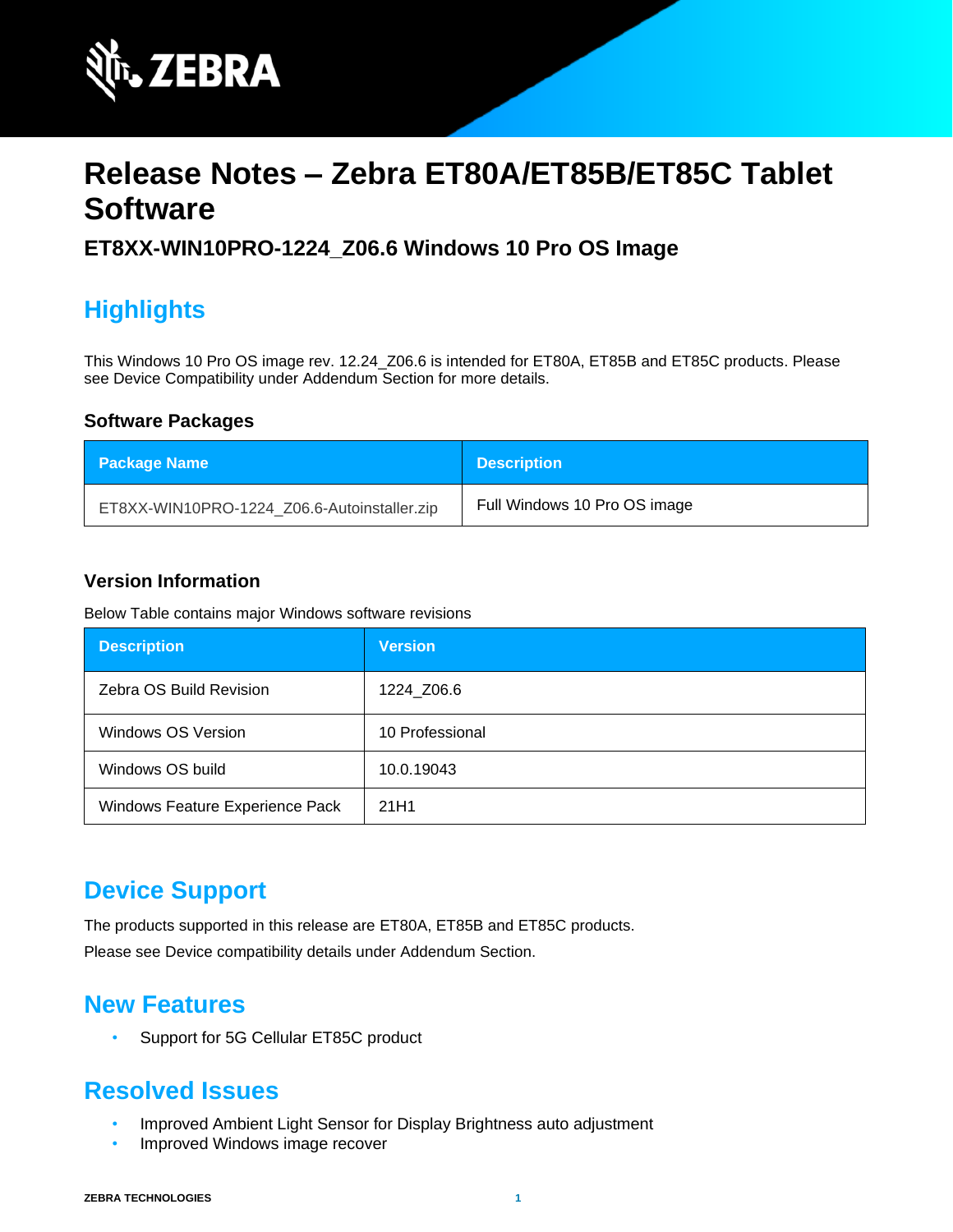

# **Usage Notes**

To apply the image:

Creating Installation USB Stick

Follow these steps to create bootable installation USB stick.

This is critical: Only FAT32 format is recognized by the tablet BIOS for the steps below.

Note: Use 16GB stick or larger.

1. Insert USB stick to Windows PC.

2. From Windows Explorer right click USB stick and Format to FAT32.

3. Rename stick as "BOOTME" by right click in Explorer and rename.

4. Download OS image zip file, extract the contents into a folder and copy entire contents of this folder to the root of the formatted installation USB stick.

NOTE: Make sure image is downloaded completely. Check the size of the downloaded image versus image posted on the Support Central at Zebra.com. Partial downloads may corrupt the device.

5. Attach installation USB stick to tablet USB port/USB hub.

6. Attach AC power.

7. Power on the tablet, at BIOS splash screen, tap touch screen or F12 to access the BIOS boot menu.

8. At the BIOS boot menu select to boot to the inserted USB device.

- 9. Installation automation will load the recovery image files.
- 10. When imaging is complete, remove the USB stick and the device will shut down.
- 11. To complete the installation, power on the device, the system will reboot several times then shutdown.
- 12. Power on system to begin the Out of Box Experience phase of the Windows Installation.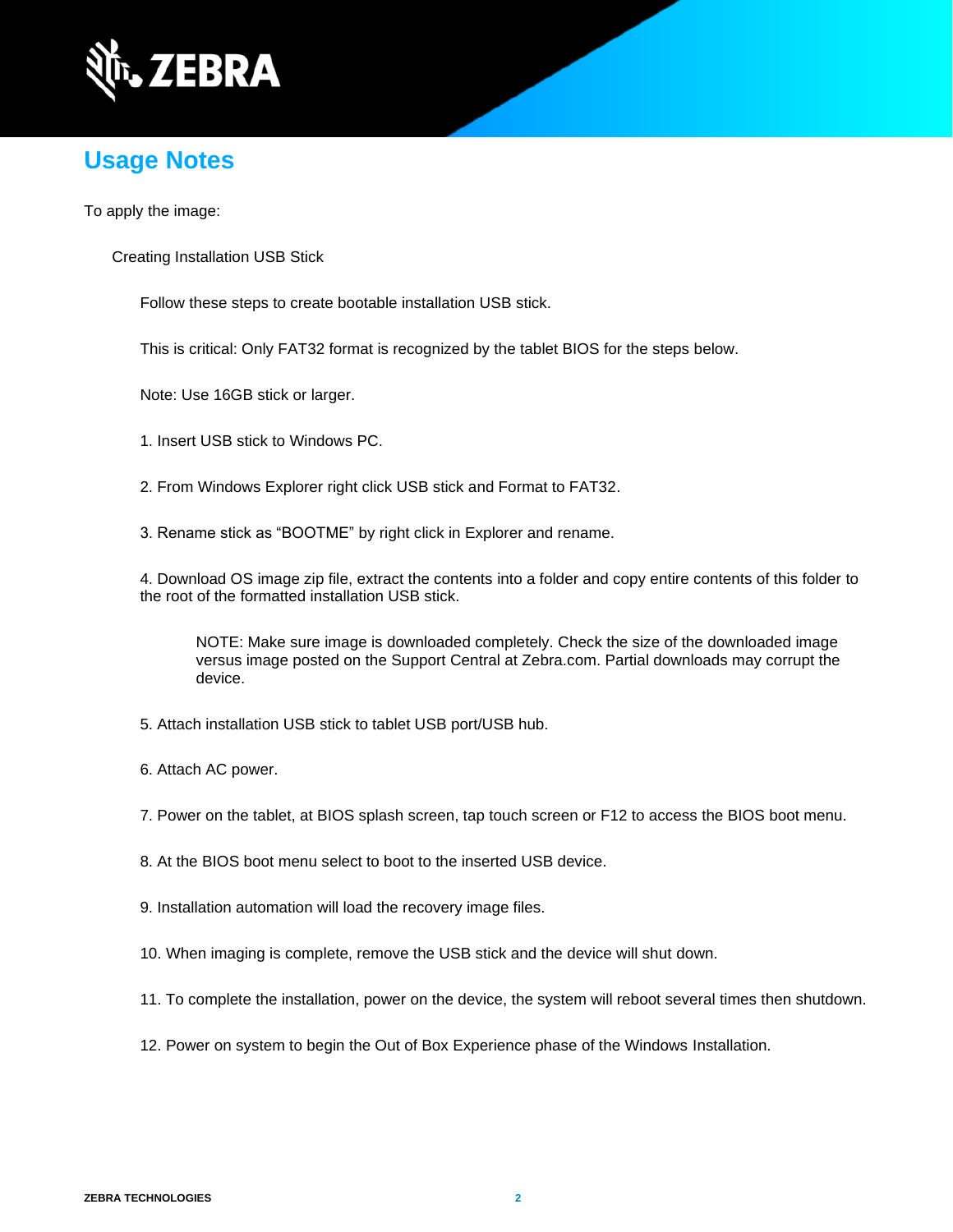

# **Known Constraints**

- Stylus fine pen strokes may be partially lost, but this does not affect handwriting text recognition
- Vehicle dock with 7-port Port Expander Module (PEM) at high temperature may lose connection
- Keyboard LEDs do not automatically turn off when device is in Quiet Mode

# **Important Links**

- [Zebra Techdocs](http://techdocs.zebra.com/)
- **[Developer Portal](http://developer.zebra.com/)**

# **Addendum**

#### **Device Compatibility**

This software release has been approved for use on the following devices.

| <b>Device</b><br><b>Family</b> | <b>Part Numbers</b>                                                                                                                                  |                                                                                                                                                                                                                                                                        | <b>Device Specific</b><br><b>Manuals and Guides</b> |
|--------------------------------|------------------------------------------------------------------------------------------------------------------------------------------------------|------------------------------------------------------------------------------------------------------------------------------------------------------------------------------------------------------------------------------------------------------------------------|-----------------------------------------------------|
| <b>ET80A</b>                   | ET80A-0P5A1-000<br>ET80A-0P5A1-C00<br>ET80A-0P5A1-0F0<br>ET80A-0P5A2-000<br>ET80A-0P5A2-0F0<br>ET80A-0P5A2-CF0<br>ET80A-0P5A2-00A<br>ET80A-0P5A2-CFA | ET80A-0P5B2-000<br>ET80A-0P5B2-CF0<br>ET80A-0P5B2-00A<br>ET80A-0P5B2-CFA<br>ET80A-0P5B3-00A<br>ET80A-0P5B3-CFA<br>ET80A-0P6B2-00A<br>ET80A-0P6B3-CFA<br>ET80A-0P8B2-CFA<br>ET80A-0P8B3-CFA<br>ET80A-0P6B2-000<br>ET80A-0P6B3-CF0<br>ET80A-0P8B2-CF0<br>ET80A-0P8B3-CF0 | <b>ET8X Support Page</b>                            |
| ET85B                          | ET85B-3P5A1-000<br>ET85B-3P5A2-000<br>ET85B-3P5A2-0F0<br>ET85B-3P5A2-CF0<br>ET85B-3P5A2-00C<br>ET85B-3P5A2-CFC                                       | ET85B-3P5B2-000<br>ET85B-3P5B2-CF0<br>ET85B-3P5B2-00C<br>ET85B-3P5B2-CFC<br>ET85B-3P5B3-00C<br>ET85B-3P6B2-00C<br>ET85B-3P8B2-CFC<br>ET85B-3P6B2-000<br>ET85B-3P8B2-CF0                                                                                                | <b>ET8X Support Page</b>                            |
| <b>ET85C</b>                   | ET85C-3P5A2-CF0<br>ET85C-3P5A2-00B                                                                                                                   | ET85C-3P5B2-00B<br>ET85C-3P5B2-CFB                                                                                                                                                                                                                                     | <b>ET8X Support Page</b>                            |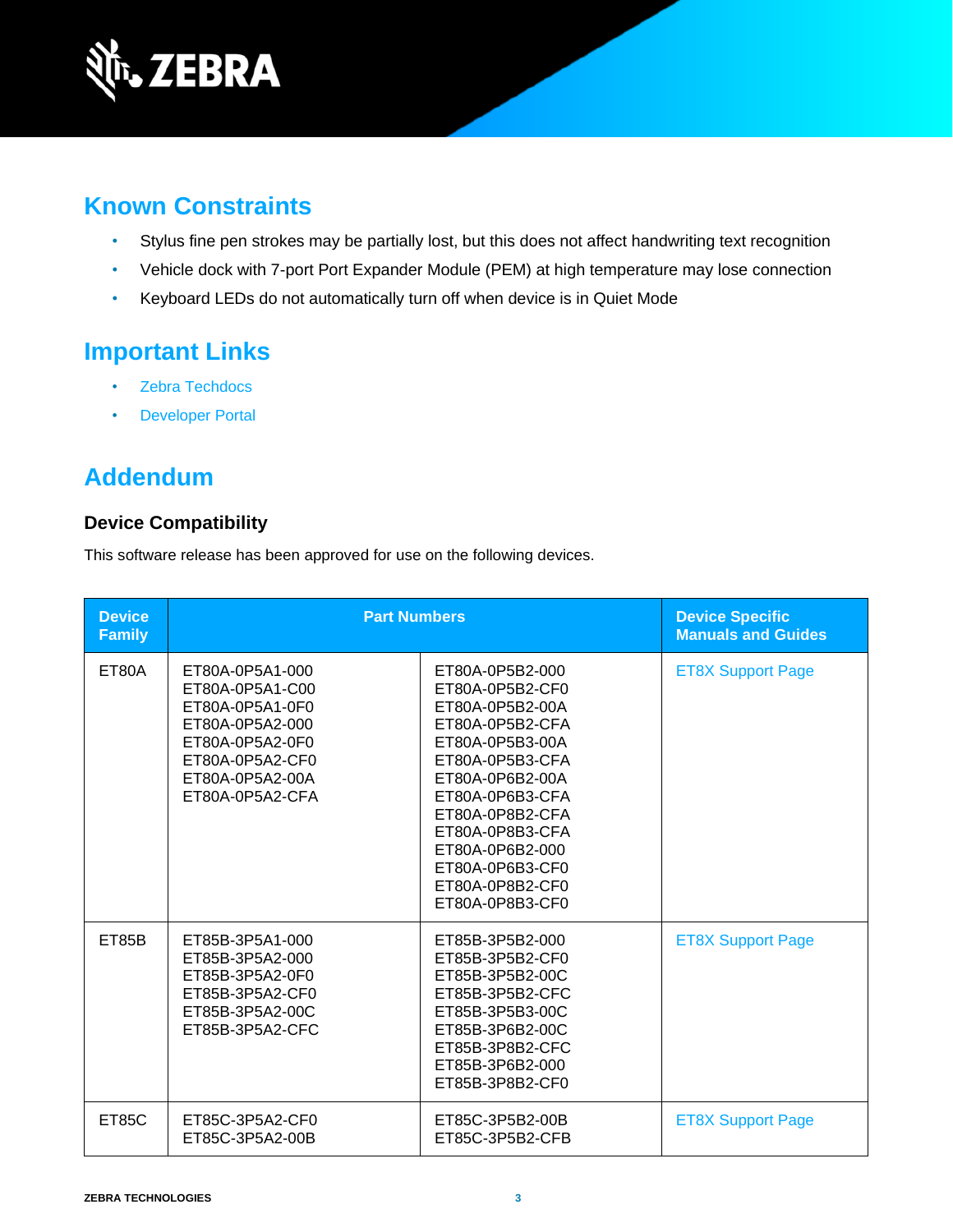

| ET85C-3P5A2-CFB | ET85C-3P5B3-00B<br>ET85C-3P5B3-CFB<br>ET85C-3P6B3-CFB<br>ET85C-3P8B3-CFB<br>ET85C-3P6B3-CF0 |  |
|-----------------|---------------------------------------------------------------------------------------------|--|
|                 | ET85C-3P8B3-CF0                                                                             |  |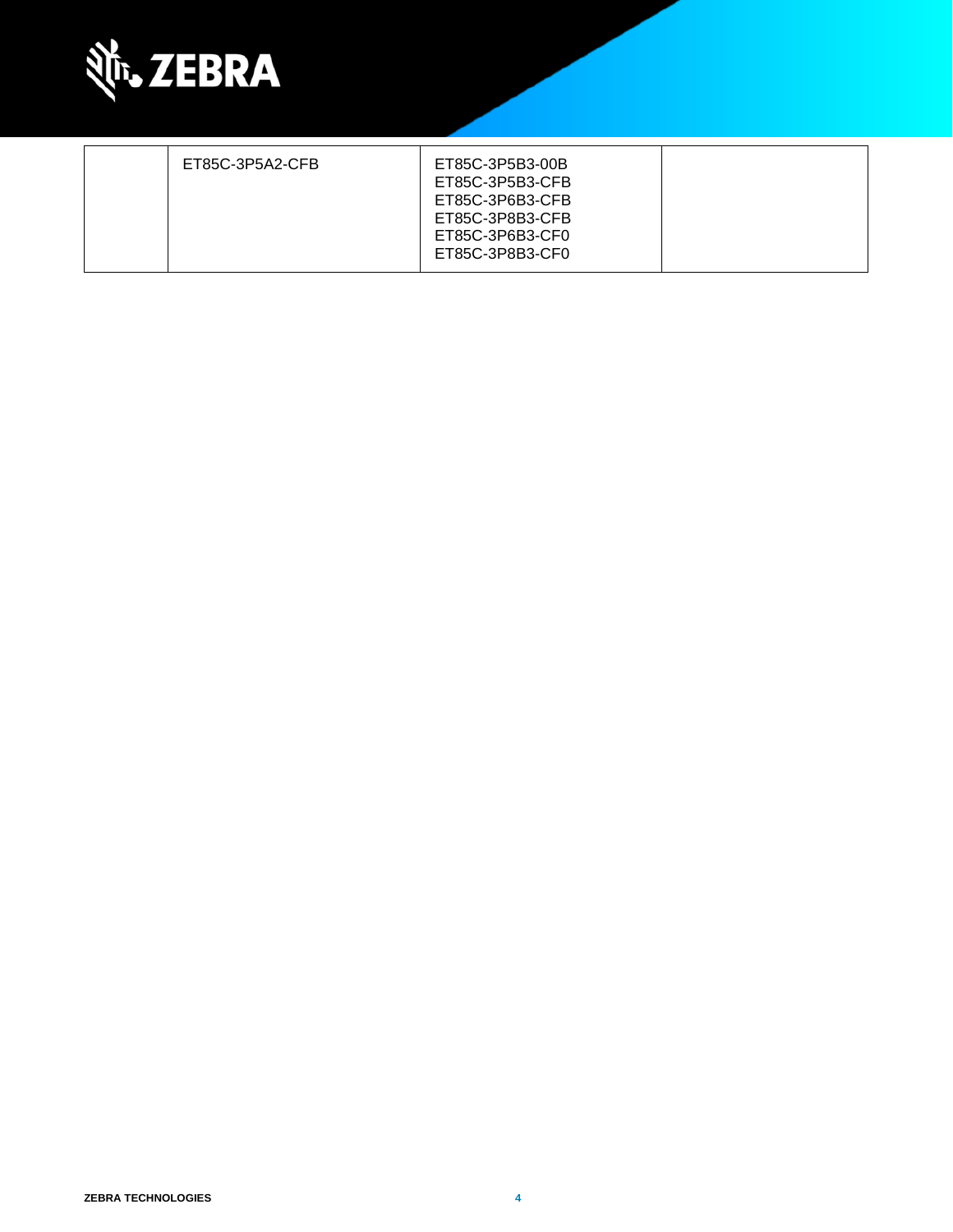

### **Major Windows and product-specific component versions**

| <b>Component / Description</b>                   | <b>Version</b>  |
|--------------------------------------------------|-----------------|
| Windows 10 Pro OS Build                          | 10.0.19043      |
| Windows 10 Pro Feature Experience Pack           | 21H1            |
| Intel BKC revision                               | 681919          |
| <b>Drivers</b>                                   |                 |
| Intel Chipset Driver (Tiger Lake)                | 10.1.24.6       |
| Intel Dynamic Tuning Technology                  | 8.7.10600.20700 |
| Intel GNA Scoring Accelerator module             | 2.0.0.1097      |
| Intel HID Event Filter                           | 2.2.1.386       |
| Intel Integrated Sensor Solution                 | 3.1.0.4475      |
| Intel Management Engine Interface                | 2108.100.0.1053 |
| Intel Serial IO (GPIO, I2C, SPI, UART)           | 30.100.2104.1   |
| Intel Smart Sound Technology                     | 10.29.00.6040   |
| Intel Wireless Bluetooth                         | 22.80.0.4       |
| Intel Wi-Fi 6E AX210 160 MHz                     | 22.80.0.9       |
| Intel Ethernet Connection I219-M                 | 12.19.1.37      |
| Intel Irtis Xe Graphics                          | 30.0.100.9836   |
| Intel Control Logic (IPU)                        | 60.19041.4.6230 |
| Intel TGL AVStream Camera (IPU)                  | 60.19041.4.6230 |
| <b>Intel NxpNfcClient Driver</b>                 | 12.0.6.0        |
| Intel Rear Camera Sensor AR1337 (IPU)            | 60.19041.6230.2 |
| Quectel PCI Express (if EM121-4G WWAN present)   | 1.0.0.7         |
| Quectel PCI Express (if RM505-5G WWAN present)   | 1.0.0.9         |
| Thunderbolt HSA Component                        | 1.41.1193.0     |
| uTrust 2700 R Smart Card Reader (if CAC present) | 1.9.0.7         |
|                                                  |                 |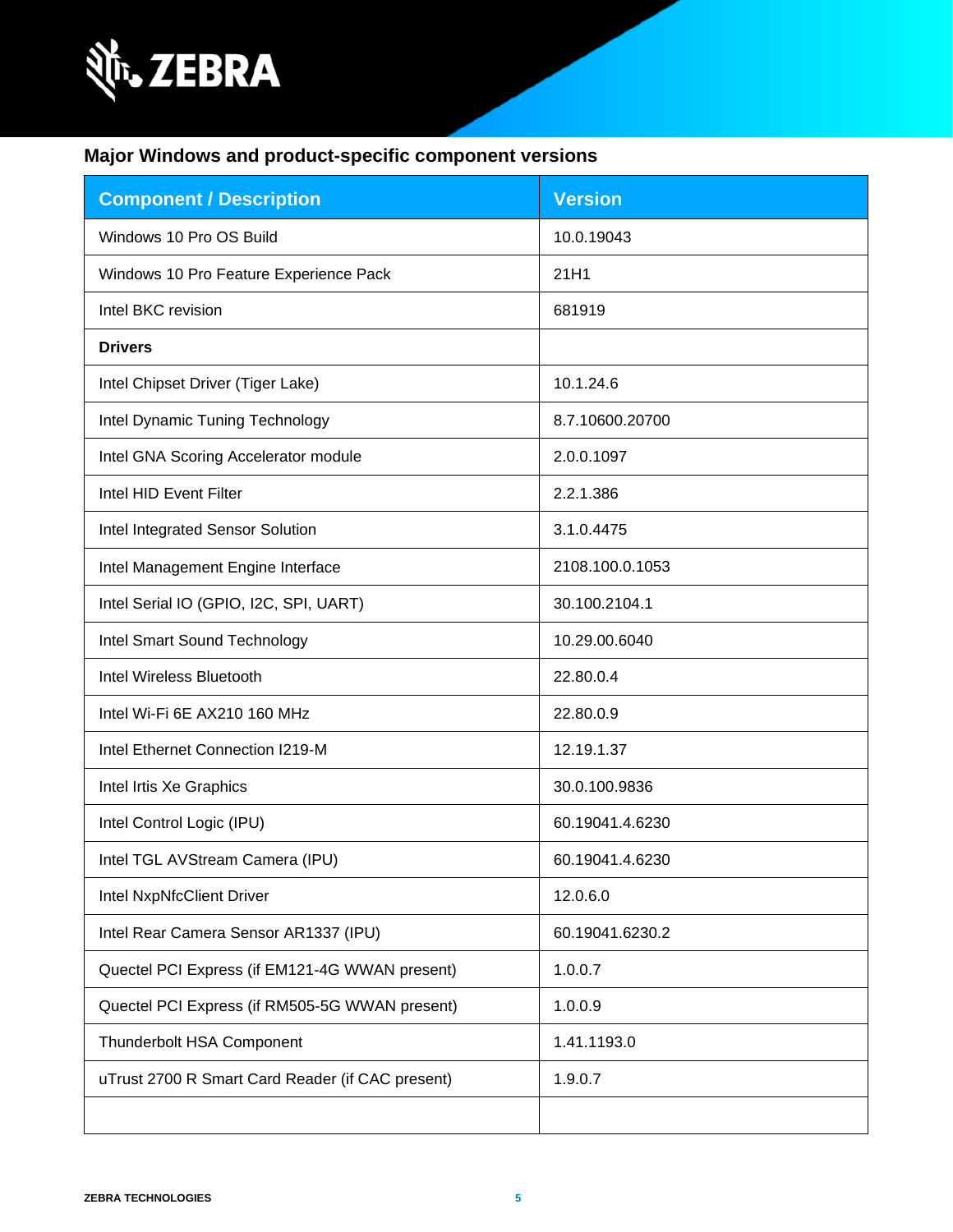

| <b>Utilities/Applications</b>                 |             |
|-----------------------------------------------|-------------|
| (DOCK) DisplayLink Graphics Driver            | 10.1.2875.0 |
| Realtek High Definition Audio Driver - ALC888 | 6.0.9244.1  |
| <b>Touch Mode</b>                             | 1.0.0       |
| <b>Keyboard Color App</b>                     | 1.1.3       |
| Keyboard Programmable Button Setting          | 1.0.5       |
| xKnowTab (Know Your Tablet)                   | 3.6.5       |
| Zebra Scanner Driver (if scanner is present)  | 3.07.0004   |
| <b>BIOS</b>                                   | A01         |
| <b>Embedded Controller Firmware</b>           | 1.0         |
|                                               |             |